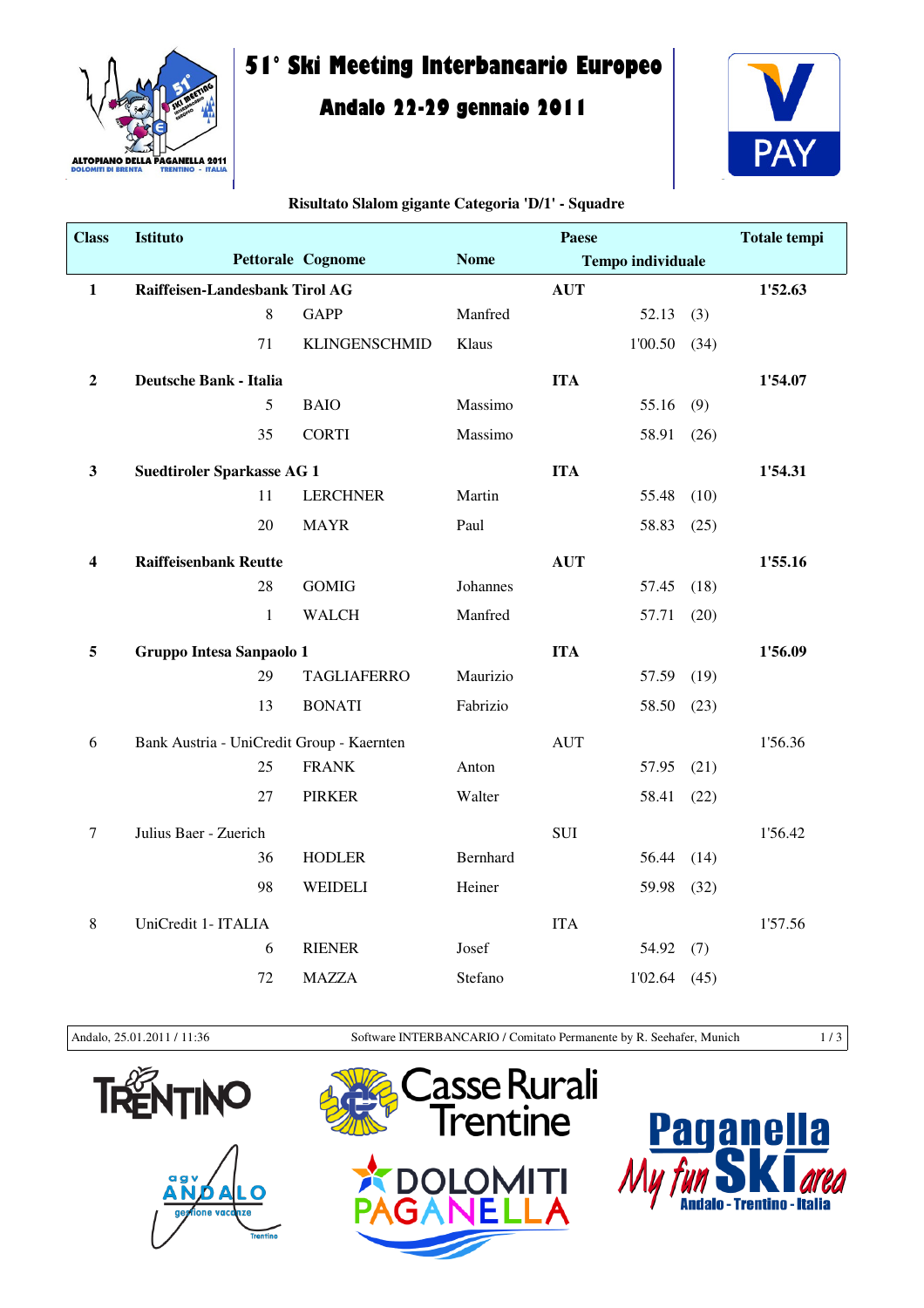| <b>Class</b>   | <b>Institut</b>                        |     |                          |              | <b>Paese</b> |                          |         | <b>Totale tempi</b> |
|----------------|----------------------------------------|-----|--------------------------|--------------|--------------|--------------------------|---------|---------------------|
|                |                                        |     | <b>Pettorale Cognome</b> | <b>Nome</b>  |              | <b>Tempo individuale</b> |         |                     |
| $\overline{9}$ | Hypo Tirol Bank AG                     |     |                          |              | <b>AUT</b>   |                          |         | 1'58.35             |
|                |                                        | 17  | <b>STAUDACHER</b>        | Klaus        |              | 54.78                    | (6)     |                     |
|                |                                        | 59  | <b>MANFRED</b>           | Gründler     |              | 1'03.57                  | (49)    |                     |
| 10             | Gruppo Intesa Sanpaolo 2               |     |                          |              | <b>ITA</b>   |                          |         | 1'59.08             |
|                |                                        | 41  | <b>FADINI</b>            | Tristano     |              | 59.14                    | (27)    |                     |
|                |                                        | 39  | <b>RISALITI</b>          | Mirko        |              | 59.94                    | (31)    |                     |
| 11             | Raiffeisen Schweiz                     |     |                          |              | <b>SUI</b>   |                          |         | 1'59.20             |
|                |                                        | 16  | <b>CASUTT</b>            | Gabriel      |              | 54.01                    | (5)     |                     |
|                |                                        | 68  | <b>BISCHOFF</b>          | Stephan      |              | 1'05.19                  | (56)    |                     |
| 12             | BayernLB Muenchen                      |     |                          |              | <b>GER</b>   |                          |         | 2'00.80             |
|                |                                        | 22  | <b>TISCH</b>             | Georg        |              | 56.27                    | (13)    |                     |
|                |                                        | 55  | <b>LANDSBERGER</b>       | Ulrich       |              | 1'04.53                  | (52)    |                     |
| 13             | Gruppo Intesa Sanpaolo 3               |     |                          |              | <b>ITA</b>   |                          |         | 2'04.96             |
|                |                                        | 56  | ZABARELLA                | Elio         |              | 59.82                    | (30)    |                     |
|                |                                        | 58  | <b>SPINGOR</b>           | Davide       |              | 1'05.14                  | (55)    |                     |
| 14             | UniCredit 2 - ITALIA                   |     |                          |              | <b>ITA</b>   |                          |         | 2'05.20             |
|                |                                        | 34  | <b>SERMATTEI</b>         | Fabrizio     |              | 1'02.41                  | (42)    |                     |
|                |                                        | 53  | <b>SEGATTA</b>           | Marco        |              | 1'02.79                  | (46)    |                     |
| 15             | Nova Ljubljanska Banka - Ljubljana     |     |                          |              | <b>SLO</b>   |                          |         | 2'07.59             |
|                |                                        | 95  | <b>ROZMAN</b>            | Primoz       |              | 1'02.31                  | (41)    |                     |
|                |                                        | 57  | <b>STANONIK</b>          | Stane        |              | 1'05.28                  | (57)    |                     |
| 16             | Gruppo Banca Monte dei Paschi di Siena |     |                          | <b>ITA</b>   |              |                          | 2'12.64 |                     |
|                |                                        | 54  | <b>MARCHI</b>            | Roberto      |              | 59.49                    | (28)    |                     |
|                |                                        | 93  | <b>ZANOBI</b>            | Mauro        |              | $1'13.15$ (79)           |         |                     |
| 17             | DnB NOR Bank ASA 1                     |     |                          |              | <b>NOR</b>   |                          |         | 2'17.80             |
|                |                                        | 69  | <b>KVERNBERG</b>         | Hans         |              | 1'04.76                  | (53)    |                     |
|                |                                        | 91  | <b>BIERMANN</b>          | Erik         |              | 1'13.04                  | (78)    |                     |
| 18             | Oesterreichische Nationalbank          |     |                          | <b>AUT</b>   |              |                          | 2'20.85 |                     |
|                |                                        | 111 | <b>BOHRN</b>             | Johann       |              | 1'10.28                  | (68)    |                     |
|                |                                        | 86  | <b>NAUSCHNIGG</b>        | Franz        |              | 1'10.57                  | (70)    |                     |
| 19             | Factor Banka - Ljubljana               |     |                          |              | <b>SLO</b>   |                          |         | 2'21.60             |
|                |                                        | 46  | <b>OTOREPEC</b>          | Mitja        |              | 1'09.23                  | (66)    |                     |
|                |                                        | 107 | <b>GOLCMAN</b>           | Srecko       |              | 1'12.37                  | (77)    |                     |
| $20\,$         | Nordea 1                               |     |                          |              | <b>SWE</b>   |                          |         | 2'21.95             |
|                |                                        | 70  | <b>HAVNERAAS</b>         | <b>Brede</b> |              | 1'07.72                  | (64)    |                     |
|                |                                        | 109 | <b>FLERÉN</b>            | Per          |              | 1'14.23                  | (82)    |                     |

#### **RisultatoSlalom giganteCategoria 'D/1' - Squadre**